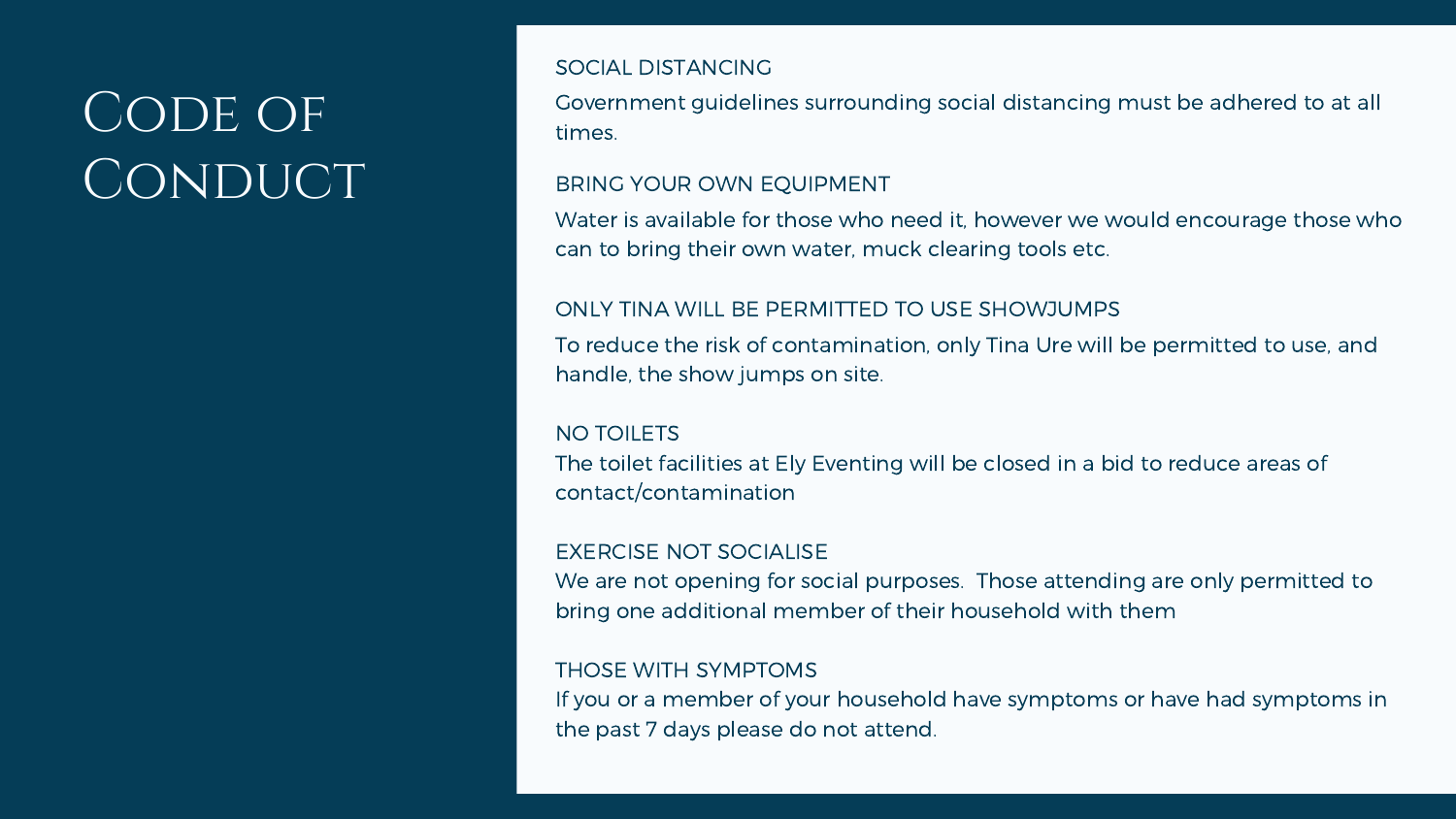Please ensure there is sufficient space between lorries. We also request that no horses are tied to the side of vehicles.

# CODE OF CONDUCT

### PARKING

### EQUINE FITNESS

It is the rider's responsibility to ensure that their horse is in regular work, fit enough to work and has been jumping prior to their cross-country session

### DUTY OF CARE

External coaches have a duty of care over their riders. We require them to provide a copy of their insurance in advance and require them to be onsite for their rider's arrival and departure.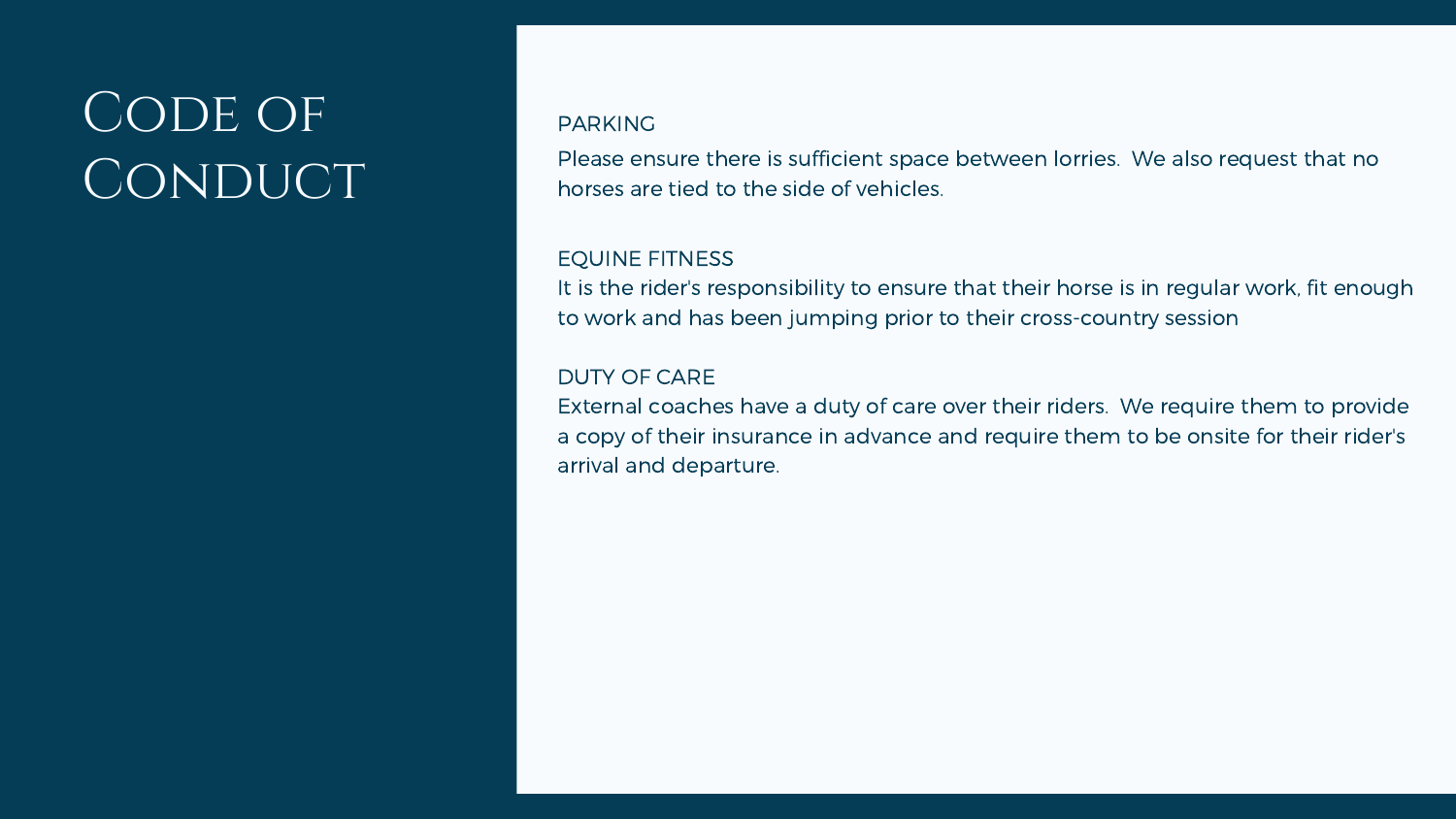# Booking & PAYMENTS

Payment must be made in advance either via BACS or PayPal: BACS - Ely Eventing S/c 30-64-79 A/n 24506160 PAYMENT - COACHING WITH TINA

All sessions must be booked and paid for in advance via PayPal PAYMENT - EXTERNAL COACHES

PAYPAL

Either scan the QR code below, enter the amount and select your payment method.

**Or** 

Visit paypal.me/elyeventing and enter the amount you need to pay.



**Scan. Pay. Go.**